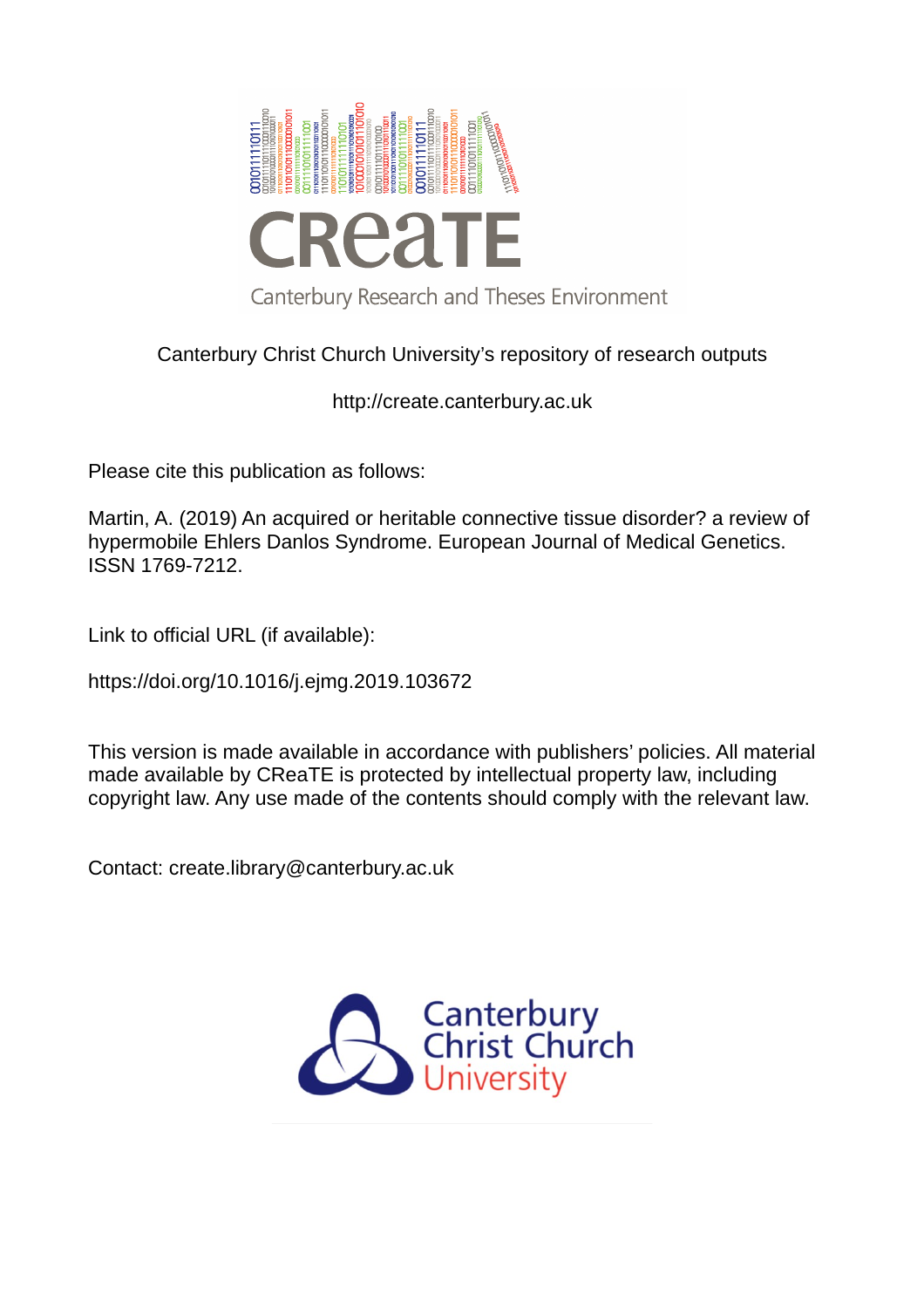# **An acquired or heritable connective tissue disorder? a review of hypermobile Ehlers Danlos Syndrome**

Anne martin

England Centre for Practice Development, Faculty of Health and Wellbeing, Canterbury

Christ Church University, Canterbury, North Holmes Road, CT1 1QU, UK.

Email: anne.martin@canterbury.ac.uk

Tel: +44 (0) 1227 921609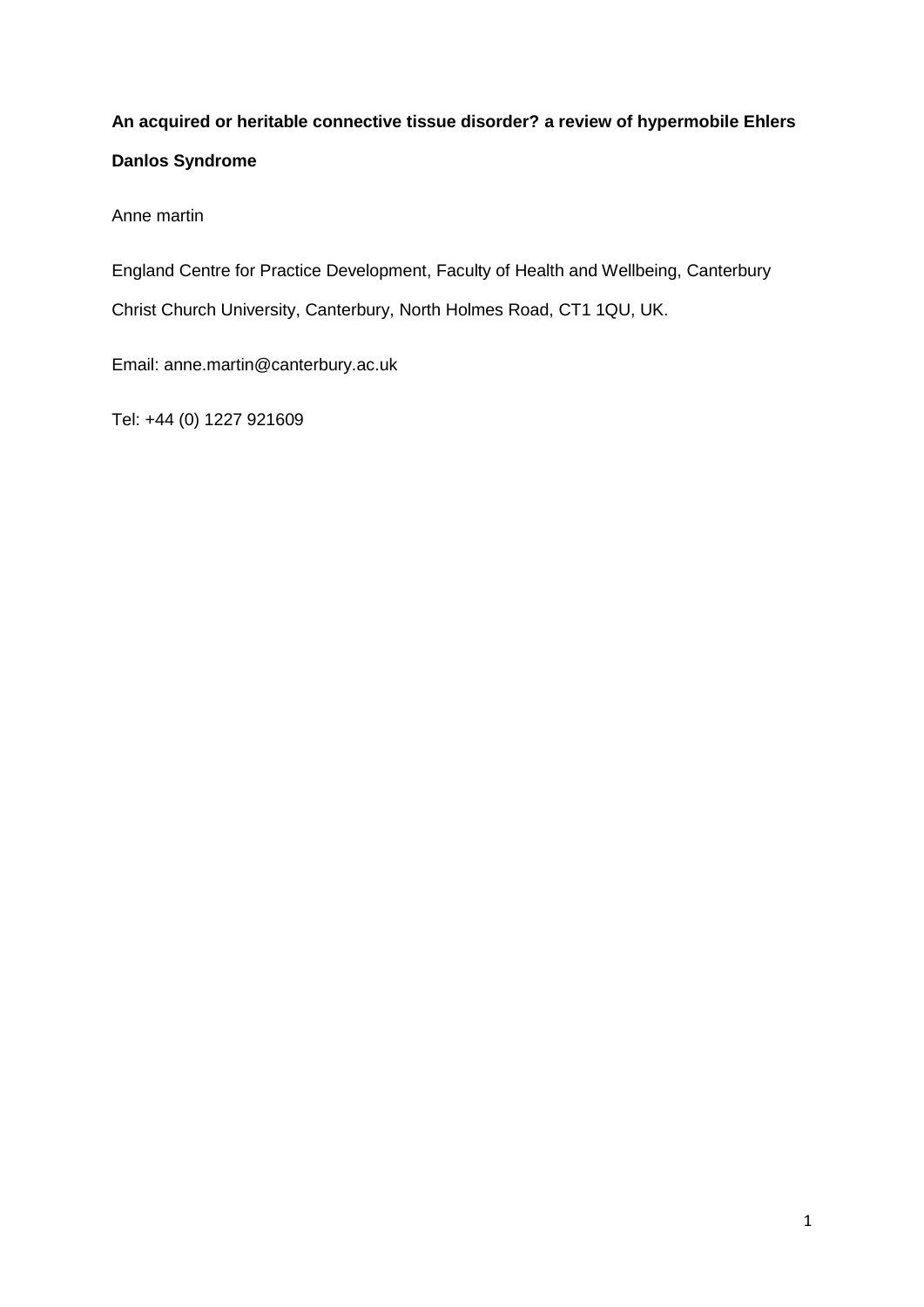#### **Abstract**

Hypermobile Ehlers Danlos Syndrome (hEDS) is a multifaceted disorder that is difficult to diagnose and manage primarily due to the unknown causes. Research on hEDS continues to evolve but tangible progress will be realized when the growing body of evidence compliments clinical practice. This critical review of the literature aims to stimulate lateral thinking about the pathogenesis, diagnosis and management of hEDS. The current international classification of Ehlers Danlos Syndrome introduced stricter diagnostic criteria for hEDS, which bore a blanket category (*hypermobility spectrum disorders*) for conditions presenting with symptomatic joint hypermobility, but do not match the hEDS diagnostic criteria. One would argue hEDS is another all-encompassing classification for heritable connective tissue disorders and or acquired musculoskeletal conditions without a definitive molecular basis. As scientific research progresses to accommodate validated and or annulled hypotheses, the plethora of unknowns in hEDS continue to challenge healthcare outcomes and care experiences.

**Keywords** Hypermobile Ehlers Danlos Syndrome, joint hypermobility, connective tissue disorder, diagnosis, management

### **Introduction**

Ehlers Danlos Syndrome is the overarching term for a range of heritable connective tissue disorders, deriving its designation from dermatologists Edvard Ehlers and Henri-Alexandre Danlos (Beighton & Beighton, 1986). The updated international classification of Ehlers Danlos Syndromes (Malfait et al., 2017) distinguishes 13 subtypes, but this paper focuses on hypermobile Ehlers Danlos Syndrome (hEDS) that manifests as a multifactorial condition. Malfait et al. (2017) underscored the "dire need for a better clinical definition of the hypermobile type of EDS and its delineation from other hypermobility disorders" (p. 9). However, authors did not disclose the conflict of interest surrounding the consensus to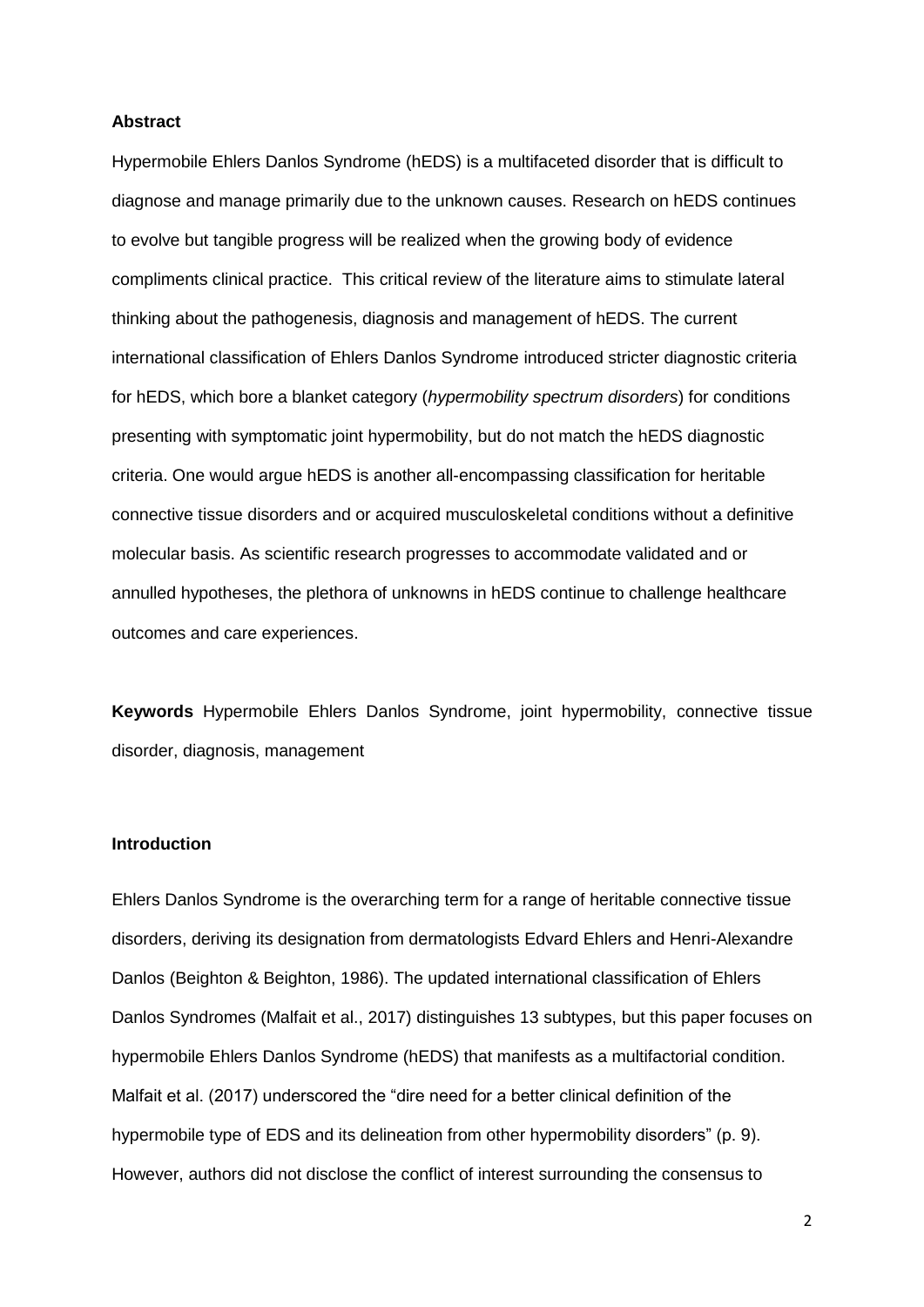absorb joint hypermobility syndrome into Ehlers Danlos Syndrome hypermobility type as a phenotypic entity with neither consistent evidence nor patient involvement. Patients' Support Groups funded and organized the international symposium held in New York in 2016, where the Consortium reached a consensus based on existing literature and the group's professional experience (Bloom et al., 2017). Edvard Ehlers and Henri-Alexandre Danlos involved real cases at different fora of EDS debates to affirm precision when based on clinical observations (Beighton & Beighton, 1986).

Presumed to be a heritable disorder of connective tissue, diagnostic criteria for hEDS are based on clinical characteristics (Malfait et al., 2017), which present unprecedented challenges for subjective interpretations. Benefits from treatment are predictive without sound benchmarks and limited understanding of the condition leads to gratuitous investigations, wrong therapies and inappropriate referrals (Castori & Voermans, 2014). Hypotheses in research initiate further work to annul or qualify thoughts, but the last two decades of joint hypermobility research have witnessed numerous theoretical propositions without ensuing studies to support assumptions made (Kumar & Lenert, 2017). The growing body of research evidence presents a plethora of unknowns, raising questions about what hEDS constitutes.

One of Edvard Ehlers's professional tenets was undertaking in-depth investigations to demarcate symptoms, classify, mark and define disorders based on cause(s) instead of coining illnesses as rare or isolated cases and thus under recognized (Beighton & Beighton, 1986). Several scholars have followed suit to discern hEDS but speculations, inconclusive results and emphases of unknowns embody the literature about its pathogenesis and etiology (Tinkle et al., 2017). Classified as a heritable connective tissue disorder (HCTD), there are no biomarkers to substantiate this presumption following an overall lack of reproducible classification of any pathogenic variant in any gene despite using next generation sequencing (Forghani, 2019; Syx et al., 2015). Familial diagnoses present distinct manifestations within and between families (Castori et al., 2014; Colombi et al.,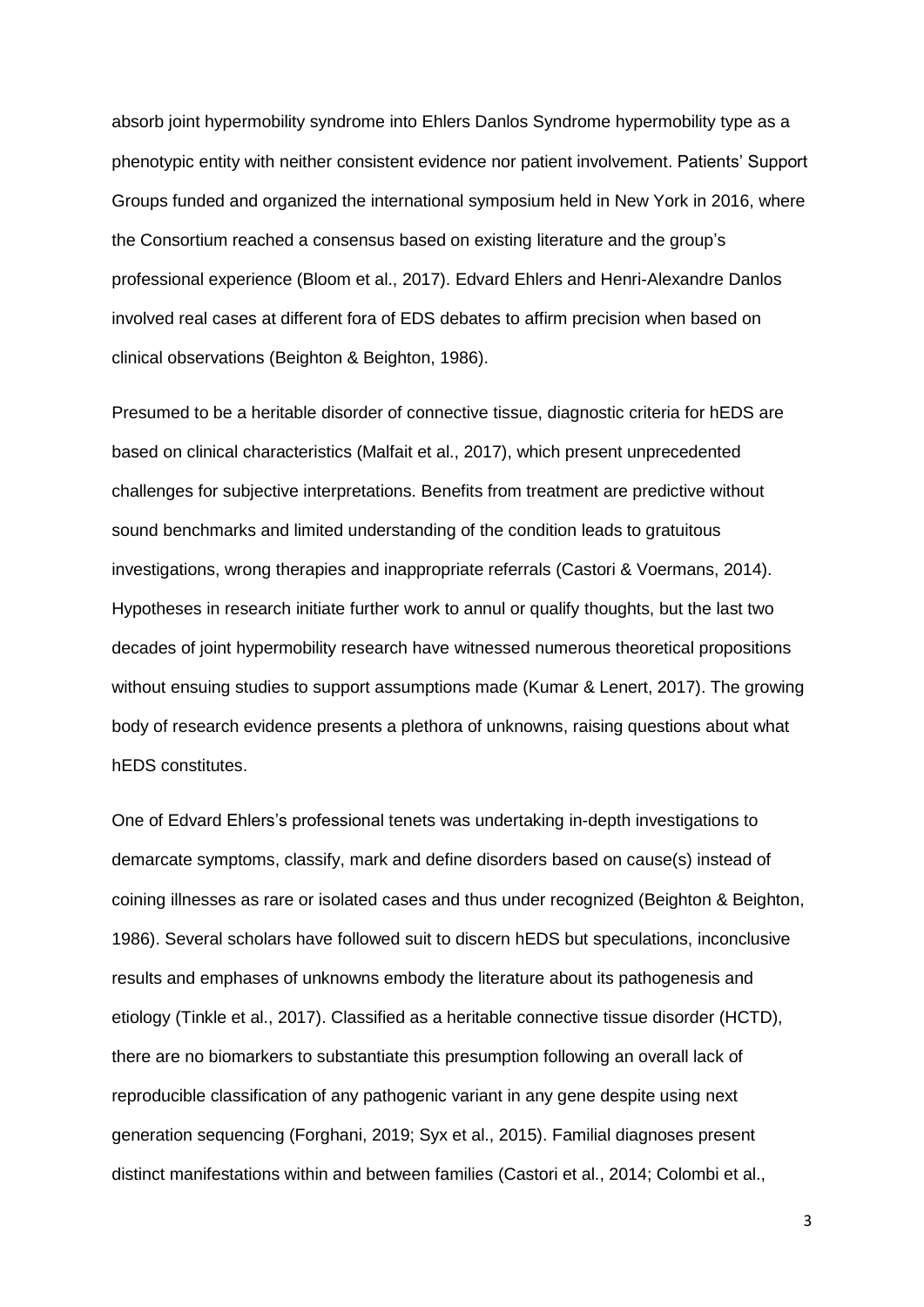2015). This negatively affects how evidence is embedded in clinical practice to improve health outcomes and care experiences. As scientific research on hEDS continues to evolve, actual progress will be realized when the evidence compliments clinical practice. This critical review of the literature aims to stimulate lateral thinking about the pathogenesis, diagnosis and management of hEDS.

# **Pathogenesis of hEDS**

Like other HCTDs, hEDS is characterized by connective tissue laxity and fragility that heighten predisposition to tissue ruptures due to weak tensile loading causing injuries. The sequela is contingent on defects in gene expression and the gravity of the mutation in the extracellular matrix (Kazkaz & Grahame, 2018), which are unknown for the case of hEDS. Prior to amalgamating joint hypermobility syndrome (JHS) and hEDS as one clinical condition (Malfait et al., 2017), debates dwelt on whether JHS and hEDS were distinct conditions with overlapping characteristics but a similar genetic defect base (De Paepe & Malfait, 2012; Castori et al., 2010; Castori & Colombi, 201). Although gene-environmental interaction have not been fully explored in hEDS, Tinkle and colleagues (2009) suggested the blurred distinction between hEDS and JHS was due to clinical evolution stimulated by age or environmental activity. Not far from this intimation, Castori et al. (2011) identified a sex influence on how hEDS manifests, presuming higher incidence among females than males. Castori et al. (2011) recruited a convenient sample of six (n=6) males and forty-four (n=44) females to compare symptom prevalence across sexes. Indeed, the majority of primary research published constitutes samples of more females than males (Tinkle et al., 2017). This trend has led to the assumption that a female fetus is more susceptible to a genetic predisposition to hEDS (Castori, 2012), which contravenes with distinguishing hEDS as an autosomal dominant trait. For undefined reasons, a female conceptus is deemed more likely to develop hEDS than a male conceptus. On the other hand, evidence supporting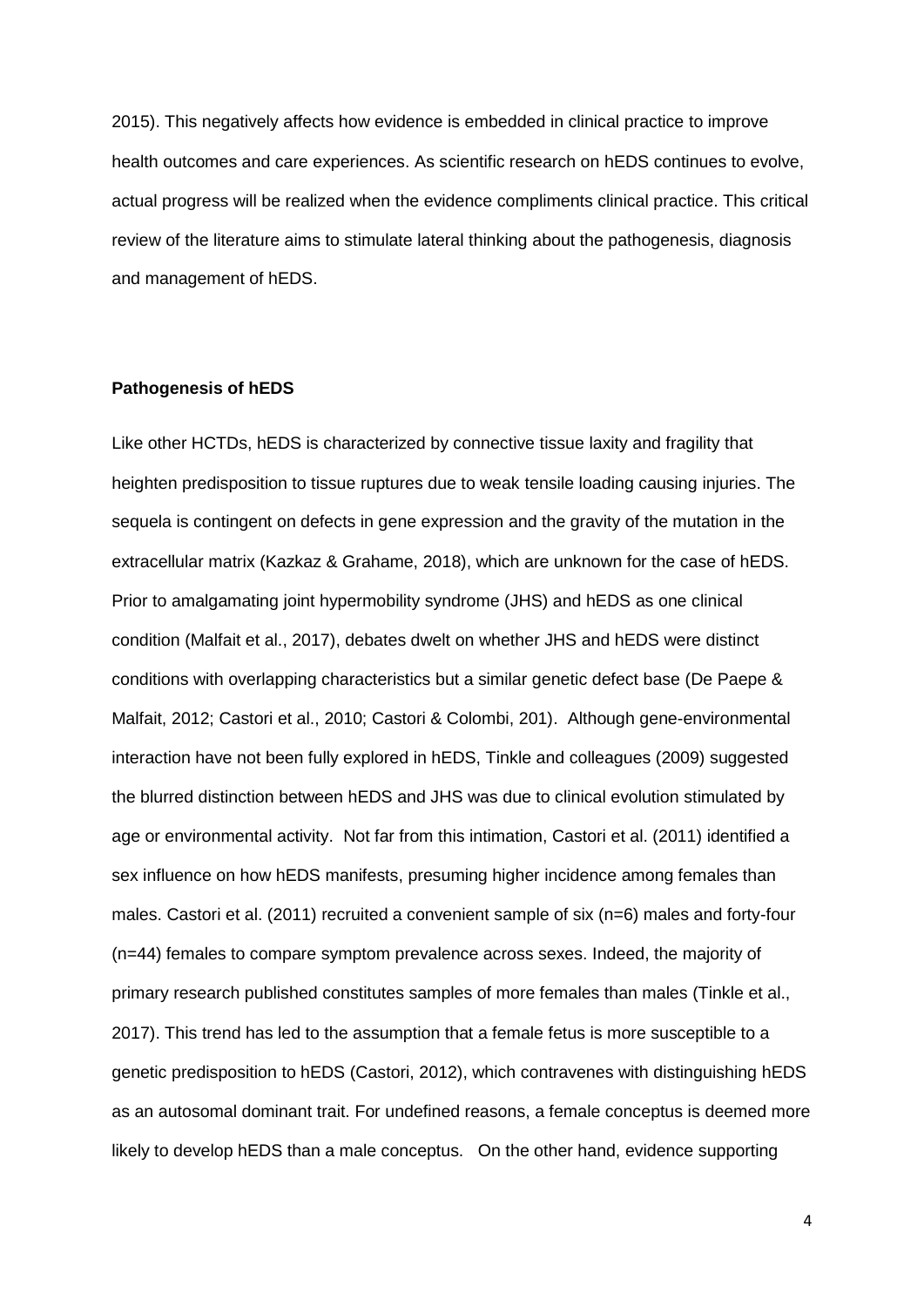hEDS as an autosomal dominant trait is debatable due to inconsistences registered in the hypermobility assessment tools used (Castor & Colombi, 2015). Questions henceforth arise relating to what constitutes hEDS.

Researching the impact of sex on health transcends the occurrence or absence of a Y chromosome to discern biological, physiological and social aspects and their effects (Institute of Medicine, 2006). Whilst the literature briefly cites a reproductive perspective (Castori, 2012; 2013), I have not come across research investigating the role of the reproductive system in the pathophysiology of hEDS. For example, testosterone has positive effects on sensory awareness of pain (Vincent & Tracey, 2008) and disproportionate levels of testosterone in sexes could modulate health seeking behaviors amongst people diagnosed with hEDS. The fluctuation of hormone serum range for controlling immune and inflammatory functions during late luteal and or menses in females may equally have an impact on symptomatology and clinical evolution of hEDS.

Although heterogeneous in presentation, gastrointestinal involvement is highly common in hEDS (Castori & Grammatico, 2015). Compelling evidence identifies the role of sex hormones in modulating the brain gut axis resulting symptomatic disorders such as migraine headaches, chronic pelvic pain and fatigue (Mulak et al., 2014; Heitkemper & Jarrett, 2008), which are more common in females than males (Castori et al., 2010). Similarly, substantial evidence exists about the influence of sex differences in innate immunity to conditions associated with chronic pain and pain experience (Castoriet al., 2010a; Sorge & …2.018), An introduction of testosterone in female mice facilitated use of microglia in the spinal cord to mediate chronic pain like the male mice instead of T cells (Sorget et al., 2015). Testosterone is known for its anti-nociceptive functions ((Bartley & Fillingim, 2016; Craft, 2007), which explains the effects of the lower levels of androgens in the female sex on the threshold for sensory awareness of pain (Bartley & Fillingim, 2013; Carins & Gazerani, 2009). Thus, deductions about female fetuses being more receptive to a mutated gene than their male counterparts require better empirical evidence than a headcount of service users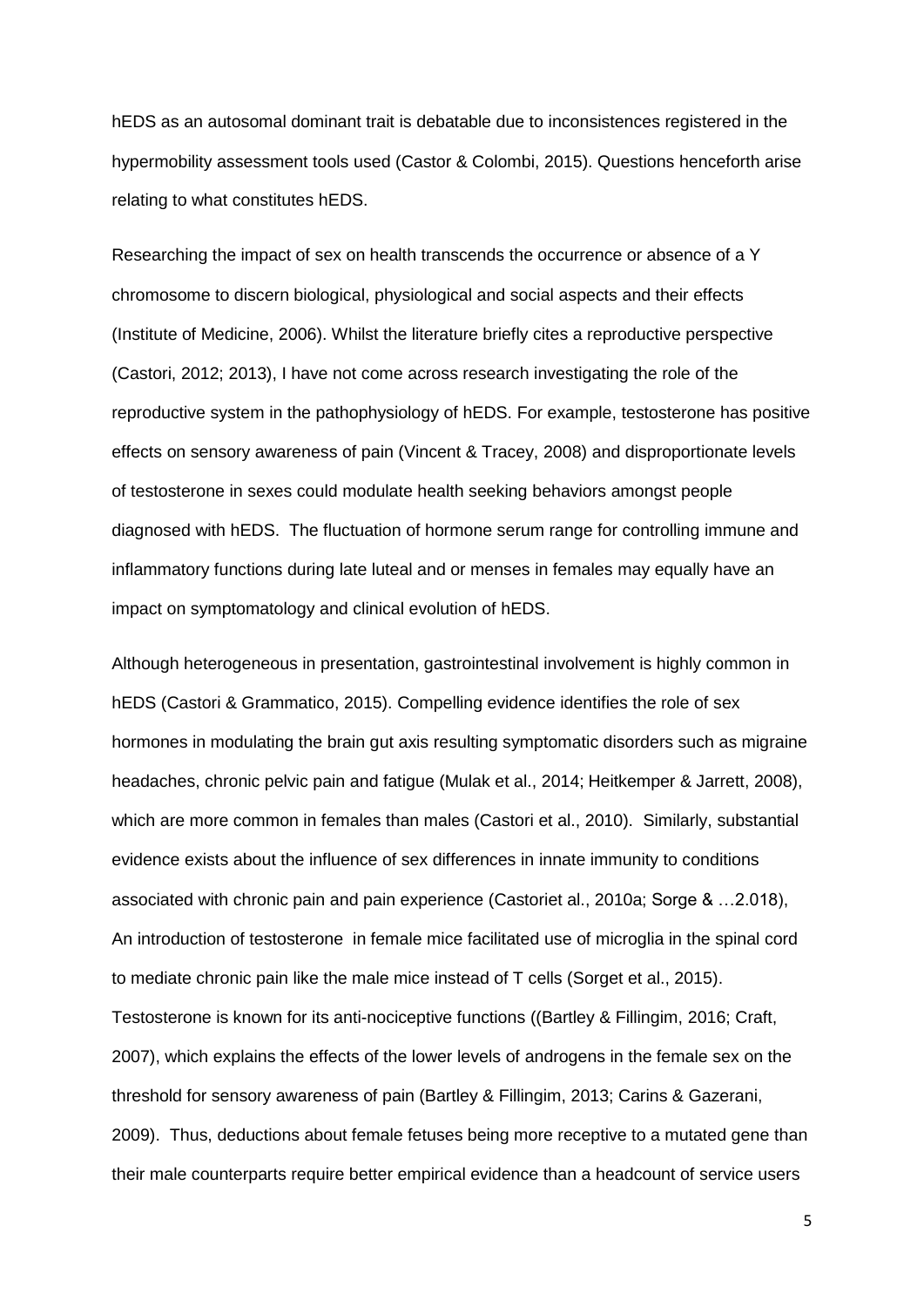in hypermobility clinics. The hEDS research community is yet to witness research following systematic and non-sex biased sample recruitment to offer a balanced reflection of characteristics and factors that underpin variances in clinical expression.

#### **Diagnosing hEDS**

Delayed diagnoses are resource intensive due to multiple healthcare consultancies and erroneous therapies (Castori, 2012). The introduction of stricter diagnostic criteria for hEDS (Malfait et al., 2017) is marginally helpful since diagnostic accuracy using clinical definitions is still contingent on physicians' experience of undertaking similar assessments. Evidence of a plausible relationship between the mutation of Tenascin XB and hEDS (Petersen & Douglas, 2013) is currently untenable because the statistical correlation in the originating study was not significant (Zeweers et al., 2005). Besides, traditional statistical modelling does little to detect complex genetic and environmental structures of multifaceted conditions (Institute of Medicine, 2006). In the same vein, a few people diagnosed with hEDS and a definitive genetic mutation on Tenascin XB have illustrated symptoms similar to classical EDS (Kaufman & Butler, 2016). The sole focus on isolating Mendelian patterns without exploring the impact of environmental influences on how hEDS manifests may deter useful results in deciphering the multifactorial condition.

The updated classification of EDS includes flexible cut off points on the Beighton score to compensate for changes in joint movement in hEDS (Malfait et al., 2017). However, the stricter diagnostic framework does not incorporate means of controlling for implicit nor explicit influences on joint movement and hence leaving room for diagnostic error. The stricter diagnostic criteria for hEDS gave rise to a blanket category (*hypermobility spectrum disorders [HSDs]*) for conditions presenting with symptomatic joint hypermobility, but not matching the hEDS diagnostic criteria (Castori et al., 2017; Castori & Hakim, 2017). One would also argue that hEDS is an all-encompassing category for progressive heritable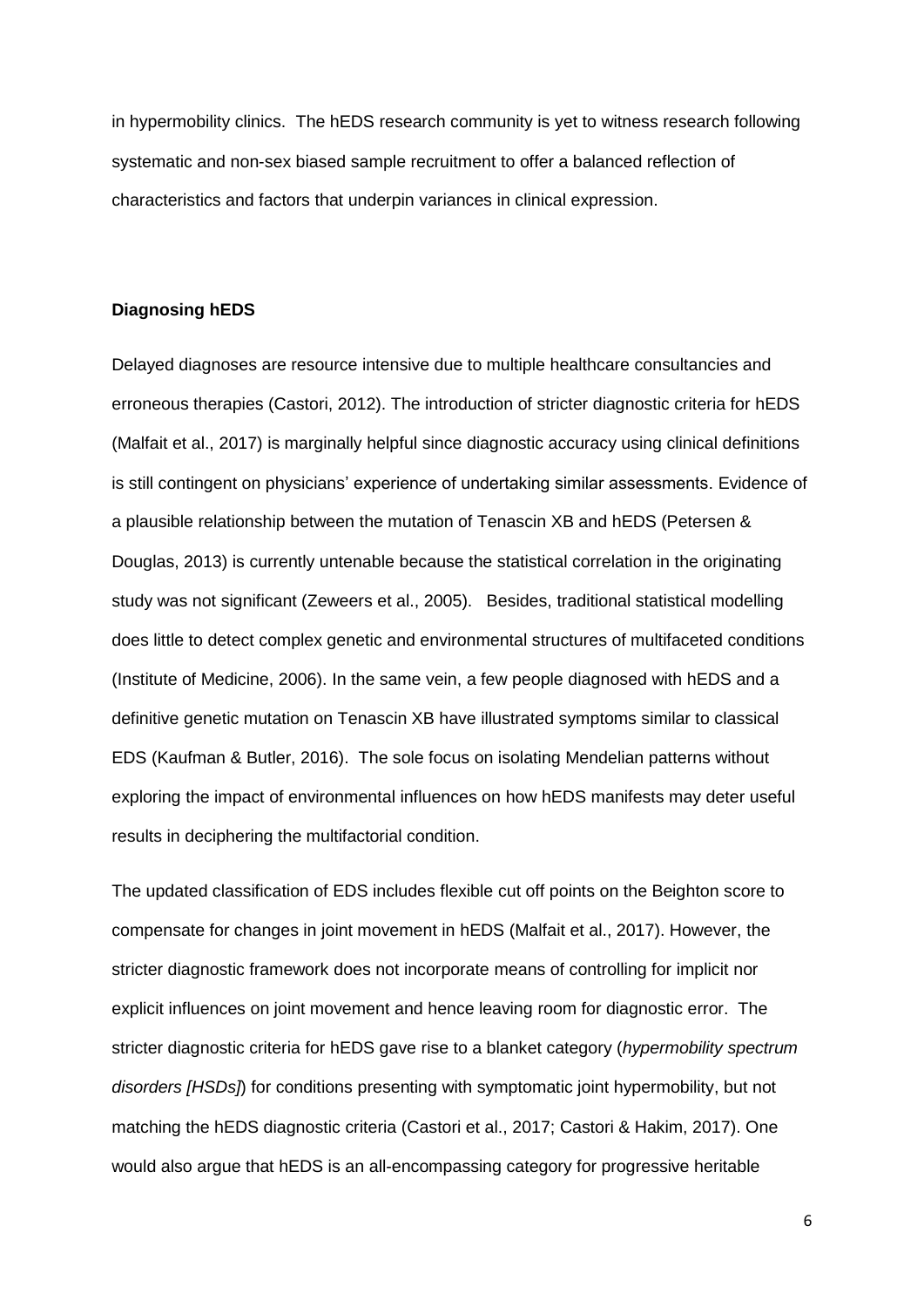connective tissue disorders and or acquired musculoskeletal conditions without a molecular basis. Aggregate propositions in the literature blur certitude about the heritable nature of hEDS and its pathophysiology. For example, the HSDs category is an exclusionary diagnosis for hEDS, but HSDs are likely to revert to asymptomatic joint hypermobility or mutate to hEDS (Castori & Hakim, 2017). Moreover, generalized hypermobility, a characteristic that must be met for an accurate diagnosis of hEDS is typically congenital but can also be acquired (Castori et al., 2017). While such prepositions may not be entirely inaccurate, it would help to distinguish unique numerators for acquired or heritable joint hypermobility to qualify the supposed syndromic temperament of hEDS.

Some researchers present hEDS as a metamorphosis of joint hypermobility underpinned by variable expression at different life stages (Castori & Colombi, 2015; Castori et al., 2017). Although hEDS is a presumed heritable connective tissue disorder, it is likely to remain passive as asymptomatic joint hypermobility until exposed to activators that are yet to be defined (Castori et al., 2017).

"*HSD is not always a permanent diagnosis and may change into asymptomatic joint hypermobility in case of complete resolution of symptoms or into hEDS (or, perhaps, other genetic disorders)*" [Castori & Hakim, 2017 p.645]. Figure 1 is one interpretation of Castori and Colombi (2015) and Castori et al. (2017) rationalization of the development of hEDS along the joint hypermobility spectrum.

# **Figure 1 Evolution of hEDS along the joint hypermobility spectrum**

[Figure 1]

adapted from the hierarchical stratification of joint hypermobility. (*Castori, M. and Colombi, M., 2015. Generalized joint hypermobility, joint hypermobility syndrome and Ehlers*‐*Danlos syndrome, hypermobility type. Am. J. Med. Genet. Part C Sem Med. Genet. 169(1), pp. 1-5)*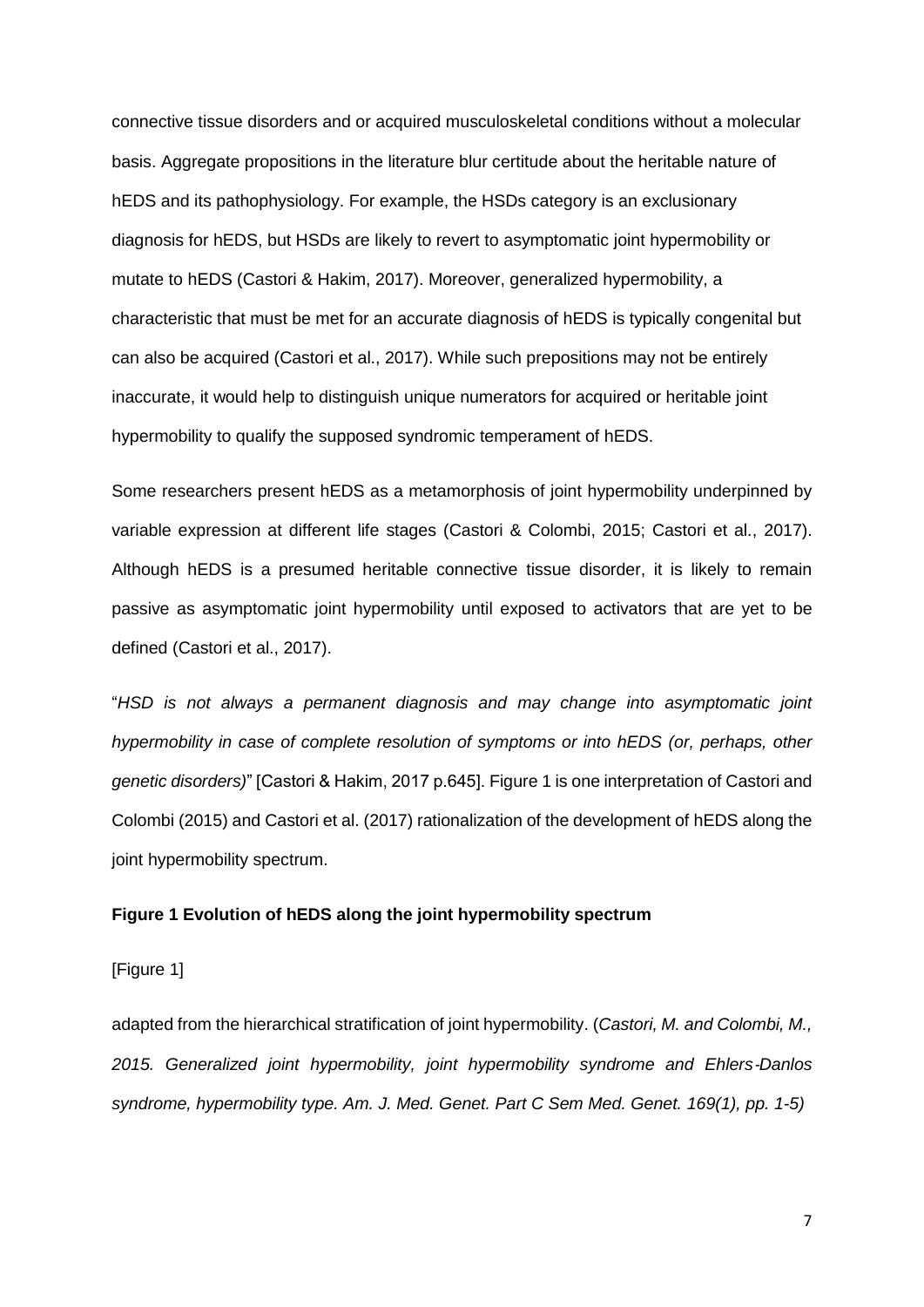Stratifying joint hypermobility in a hierarchical order (Castori & Colombi, 2015) illustrates clinical evolution to other undetermined HCTDs at the highest level of the hierarchy. This implies a hEDS diagnosis is not conclusive until clarity about a yet undiscovered, defective gene(s) is obtained or not. Until then, the joint hypermobility research community oscillates in knots of uncertainties.

## **Symptoms in hEDS**

Hypermobile Ehlers Danlos Syndrome is multifaceted in clinical presentation with a range of symptoms that can hardly be generalized (Scheper et at., 2015). The discussion here is not exhaustive but rather highlights a few examples of inconclusive areas in the literature. A wide spectrum of neurological, mucocutaneous, musculoskeletal and gastrointestinal complaints present uniquely in hEDS. For example, a study of clinical heterogeneity of hEDS observed common musculoskeletal complaints but widespread non-musculoskeletal clinical disparity attributing this to genetic variability or dysautonomia (De Wandele et al., 2013). Prepositions for clinical heterogeneity followed genetic relations without illuminating the role of environmental risk factors. A follow-on study established dysautonomia in hEDS highlighting peripheral sympathetic neuropathy and medication with autonomic side effects as likely causes for dysautonomia (De Wandele et al., 2014). The commonest types of dysautonomia in hEDS are thought to be neurocardiogenic syncope and postural orthostatic tachycardia syndrome (Tinkle et al., 2017). However, muscle weakness, a trait prevalent in hEDS is primarily found in familial dysautonomia with a known mutation of the IKBKAP/ ELP1 gene (Axelrod, 2004).

Muscle weakness, proprioception and physical activity in hEDS are not sufficiently understood perhaps due to cross-sectional and statistical methods used in discerning clinical evolution happening in female adults over time. For example, Scheper et al. (2017) reported inconsistent results from a cross sectional study of the influence of proprioception on muscle strength and activity limitations. Muscle weakness and poor resistance affect movement and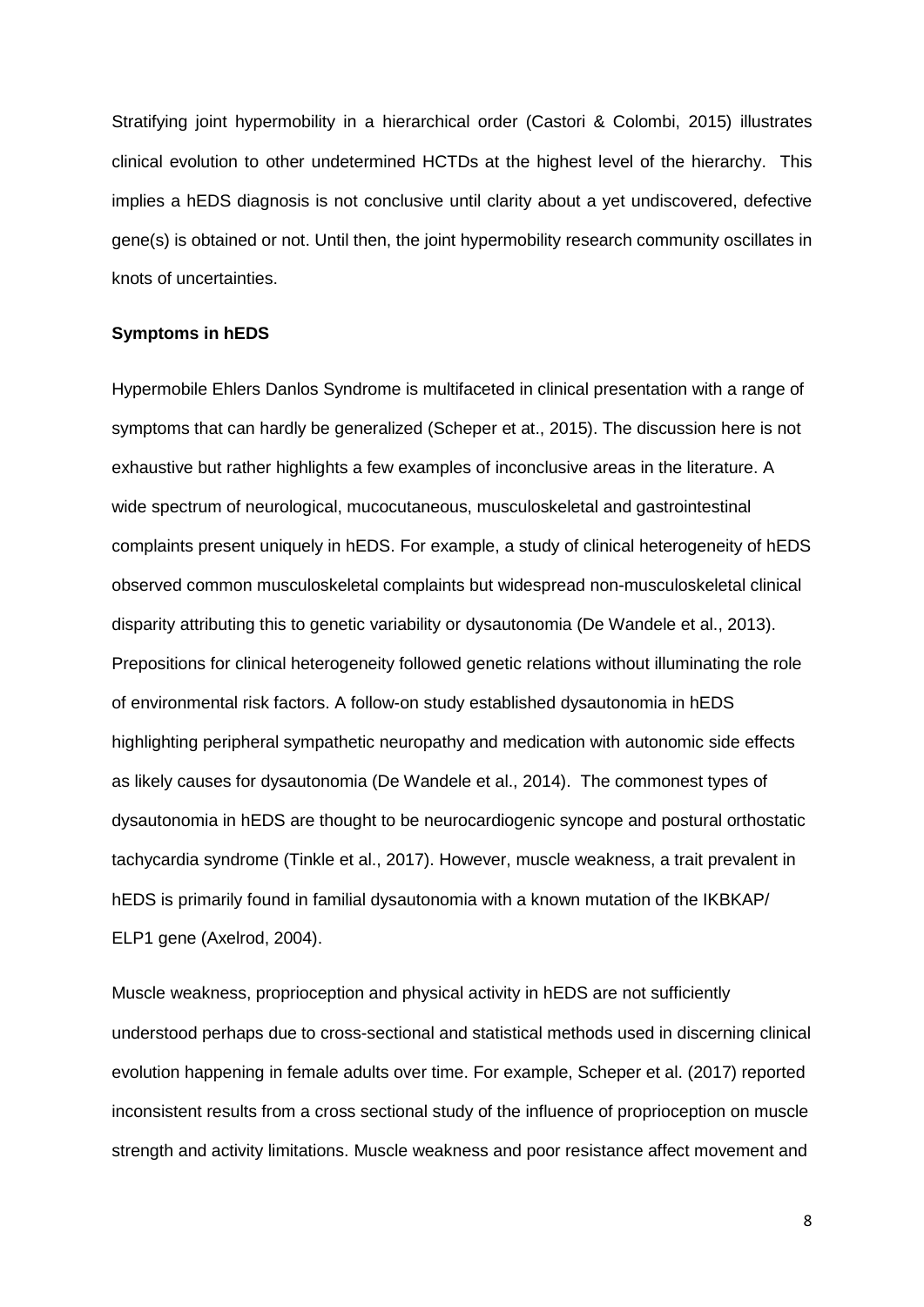posture but the lack of strength in the muscles is due to anomalies instead of muscle waste (Proske & Gandevia, 2012). A statistical control for physical activity in a study examining lower extremity muscle mass, muscle strength, functional performance and physical impairment still indicated very low muscle strength in hEDS attributed to abnormalities in the muscle extracellular matrix (Rombaut et al., 2012). Nonetheless there is continued

Causes of severe pain predominant in hEDS present another area of contention (Voermans et al., 2010; Scheper et al., 2015). Agreement about pain activation is more around joint hypermobility and dislocations particularly of the knees, ankles and shoulders but peripheral neuropathy, muscle cramps and tendinitis add to propositions for pain triggers (Rombaut et al., 2010). Whist pain in most conditions related to joint hypermobility could be as a result of trauma from excess joint movement, it is anticipated that the pain is independent of causes of the initial joint condition (Castori et al., 2013; Scheper et al., 2017) The complexity of understanding pain and its severity emanates from an interplay of various malfunctions within and around a diagnosis of hEDS (Scheper et al., 2015).

Hypermobile Ehlers Danlos Syndrome is largely corelated with psychiatric disorders (Baeza-Velasco et al., 2015; Cederlöf et al., 2016) but descriptions of their triggers are weakly founded. For example, Pasquini et al. (2014) linked the high risk and prevalence of obsessive-compulsive disorder in hEDS with controlling parents. Whilst genes plus geneenvironment interactions may influence personality (Moffit et al., 2006), the causal factor here is too constricted to explicate biochemical chains and how these could be delineated from environmental influences in context of a presumed autosomal dominant disorder. It is not clear whether the resultant psychiatric disorder is a response of gene expression to the controlling environment or whether the controlling trait follows genetic determinism. Pasquini et al. (2014) also associated perfectionism to healthcare professionals' lack of understanding of hEDS, which is a reductionist view to feelings of frustration, humiliation and resentment resulting from shortcomings in practitioners' person-centered practice (Berglund et al., 2010; Knight, 2015). Bulbena et al. (2017) posit a possible role of dysautonomia and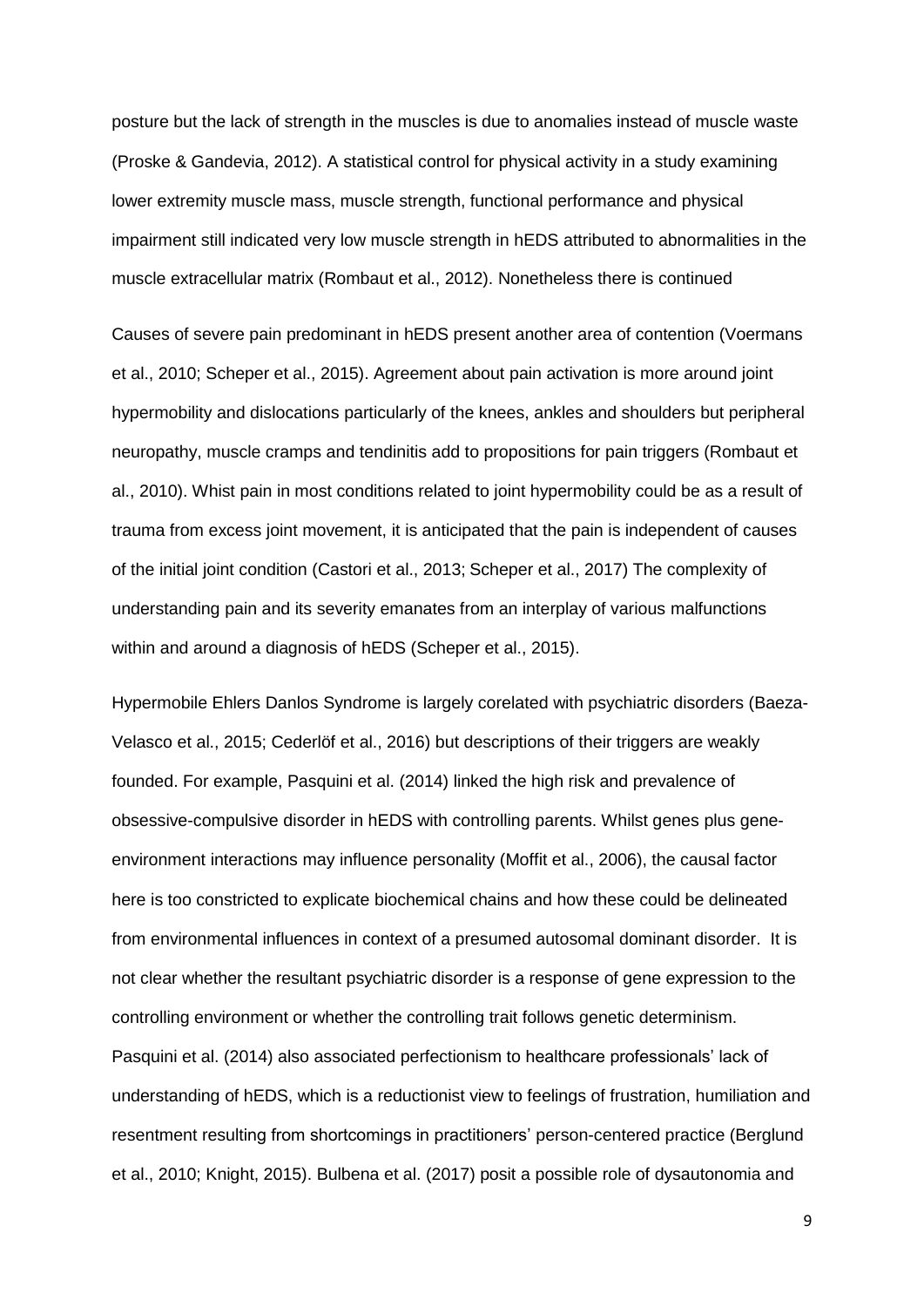fatigue on mental wellbeing in hEDS, which can easily be misdiagnosed as psychiatric disorders such as anxiety, depression and panic attacks. Although not all genetic outcomes are obtained through the environment, exploring measured gene-environment interactions is useful in understanding complex health conditions (Moffit et al., 2006).

# **Managing hEDS**

Hypermobile Ehlers Danlos Syndrome is characteristically a systemic condition that causes complex and lengthy experiences specifically in the management of pain and fatigue affecting individuals' quality of life (Knight, 2015). Inadequate effect of drug treatment and poorly controlled medication or physical therapy exemplify practice in managing hEDS (Castori et al., 2014). Evidence of causes of severe pain is inconclusive and the challenges for physicians are overwhelming since usual pain relief measures are often ineffective (Chopra et al., 2017). Castori et al. (2013) contend both central and peripheral elements intrinsically underpin pain sensation in hEDS, but assessing and managing a subjective experience effectively is contentious without clear guidance. Pharmacology attests to high doses of opioids for pain management outside of clinical guidance to alleviate human suffering (Tennant, 2014). The highly recommended interdisciplinary management is beneficial to both physicians and patients (Castori et al., 2015; Bathen et al., 2013), but this is difficult to attain in fragmented systems of healthcare that people with rare conditions struggle to navigate (Simpson, 2016). Cherry- picking from existing pain control measures to suit individual needs (Castori et al., 2012) flags numerous uncontrolled trials, failing to benchmark and build on what works to improve healthcare outcomes. A humanization framework is a practical guide in enabling experiential understanding of individuals and their condition (Clark & Knight, 2017) however, short appointments and performance driven healthcare systems restrict deep involvement in care processes.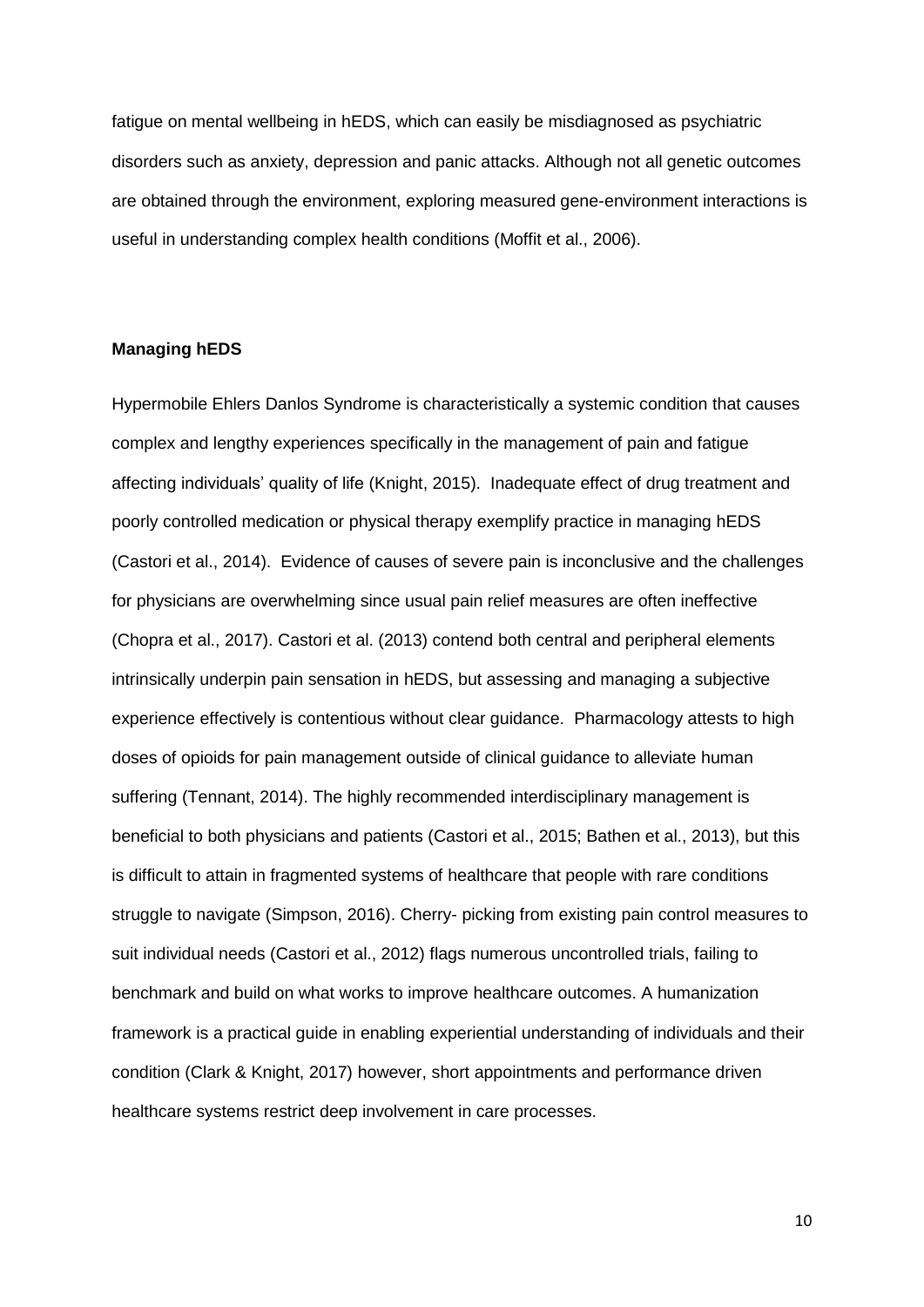### **Conclusion**

As scientific research develops to accommodate validated and or annulled hypotheses, the plethora of unknowns in hEDS continue to challenge healthcare outcomes and experiences of care. The literature about hypermobile Ehlers Danlos Syndrome is crowded with uncertainties and thus condition management is mostly predictive. Molecular mechanisms involvement has become a quick and safe way to explain unclear domains in hEDS despite the lack of biomarkers to date. The hierarchical stratification of joint hypermobility implies people diagnosed with hEDS are yet to receive another diagnosis. The task for future research is to explore environmental influences and control for anatomical variations in phenomenon examined, particularly if sex is a contributing factor.

Funding: None

Conflict of interest: The author has no conflict of interest to declare.

# **References**

Axelrod, F. B., 2004. Familial dysautonomia. Muscle & Nerve, 29(3), 352-363. https://doi.org/10.1002/mus.10499

Baeza-Velasco, C., Pailhez, G., Bulbena, A. and Baghdadli, A., 2015. Joint hypermobility and the heritable disorders of connective tissue: clinical and empirical evidence of links with psychiatry. Gen. Hosp. Psychiatry, 37(1), pp.24-30.

https://doi.org/10.1016/j.genhosppsych.2014.10.002

Bathen, T., Hångmann, A.B., Hoff, M., Andersen, L.Ø. and Rand‐Hendriksen, S., 2013. Multidisciplinary treatment of disability in ehlers–danlos syndrome hypermobility type/hypermobility syndrome: A pilot study using a combination of physical and cognitive‐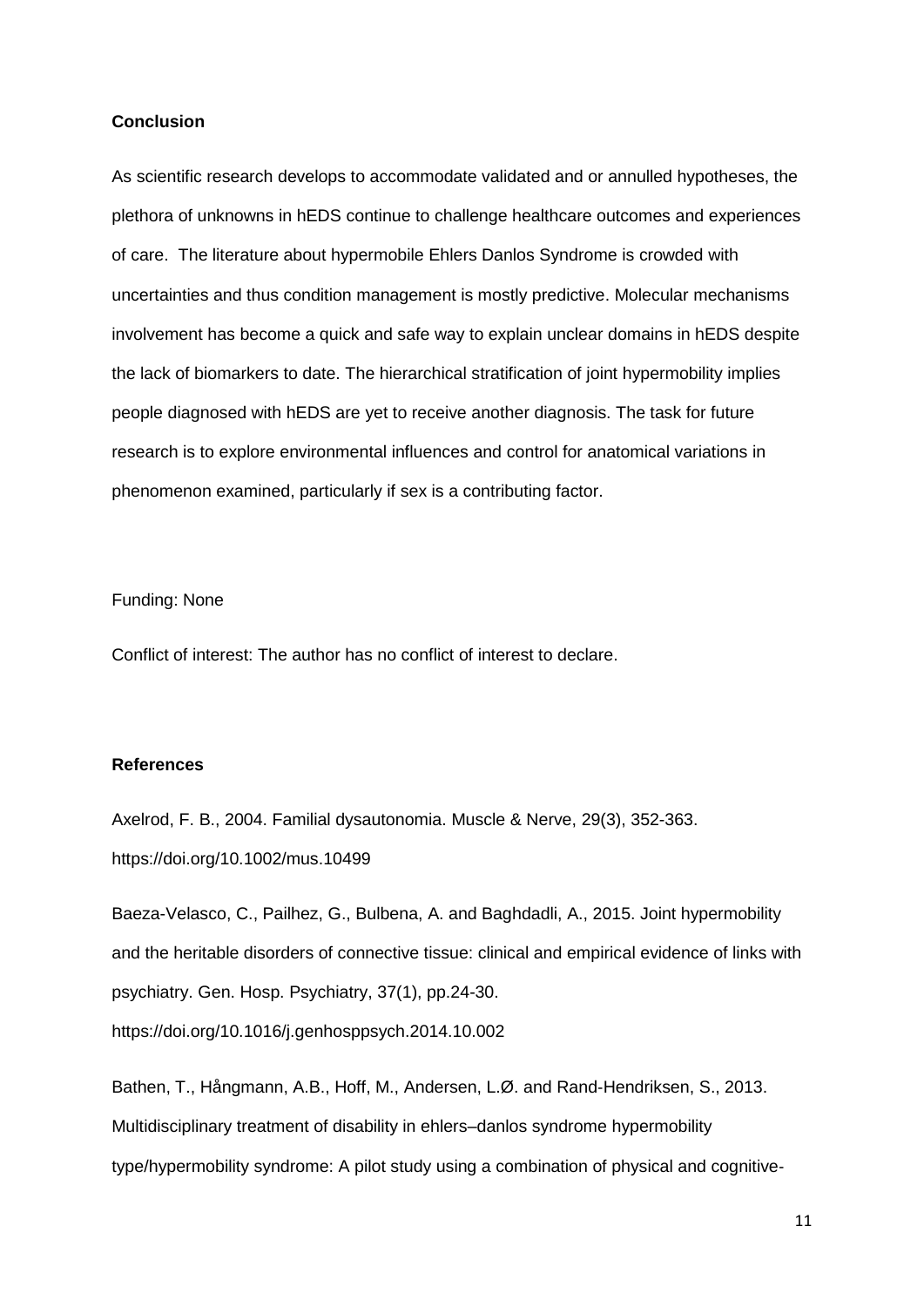behavioral therapy on 12 women. Am. J. Med. Genet. A., 161(12), pp.3005-3011. https://doi.org/10.1002/ajmg.a.36060

Beighton, P., & Beighton, G. (1986). The man behind the syndrome. New York: Springer-Verlag Berlin Heidelberg.

Berglund, B., Anne-Cathrine, M. and Randers, I., 2010. Dignity not fully upheld when seeking health care: Experiences expressed by individuals suffering from Ehlers–Danlos syndrome. Disabil. Rehabil. 32(1), pp.1-7. https://doi.org/10.3109/09638280903178407

Bloom, L., Byers, P., Francomano, C., Tinkle, B., Malfait, F. and Steering Committee of The International Consortium on the Ehlers‐Danlos Syndromes, 2017, March. The international consortium on the Ehlers–Danlos syndromes. Am. J. Med. Genet. C. Semin. Med. Genet. 175, (1), pp. 5-7). doi.org/10.1002/ajmg.c.31547

Bulbena, A., Baeza‐Velasco, C., Bulbena‐Cabré, A., Pailhez, G., Critchley, H., Chopra, P., Mallorquí‐Bagué, N., Frank, C. and Porges, S., 2017. Psychiatric and psychological aspects in the Ehlers–Danlos syndromes. Am. J. Med. Genet. C. Semin. Med. Genet.175 (1), pp. 237-245. https://doi.org/10.1002/ajmg.c.31544

Castori, M., Dordoni, C., Valiante, M., Sperduti, I., Ritelli, M., Morlino, S., Chiarelli, N., Celletti, C., Venturini, M., Camerota, F. and Calzavara‐Pinton, P., 2014. Nosology and inheritance pattern (s) of joint hypermobility syndrome and Ehlers‐Danlos syndrome, hypermobility type: A study of intrafamilial and interfamilial variability in 23 Italian pedigrees. Am. J. Med. Genet A., 164(12), pp.3010-3020. https://doi.org/10.1002/ajmg.a.36805

Castori, M., 2012. Ehlers-danlos syndrome, hypermobility type: an underdiagnosed hereditary connective tissue disorder with mucocutaneous, articular, and systemic manifestations. ISRN Dermatol., 2012. https://doi:10.5402/2012/751768

Castori, M., 2013. Joint hypermobility syndrome (aka Ehlers-Danlos Syndrome, Hypermobility Type): an updated critique. G Ital Dermatol Venereol, 148(1), pp.13-36.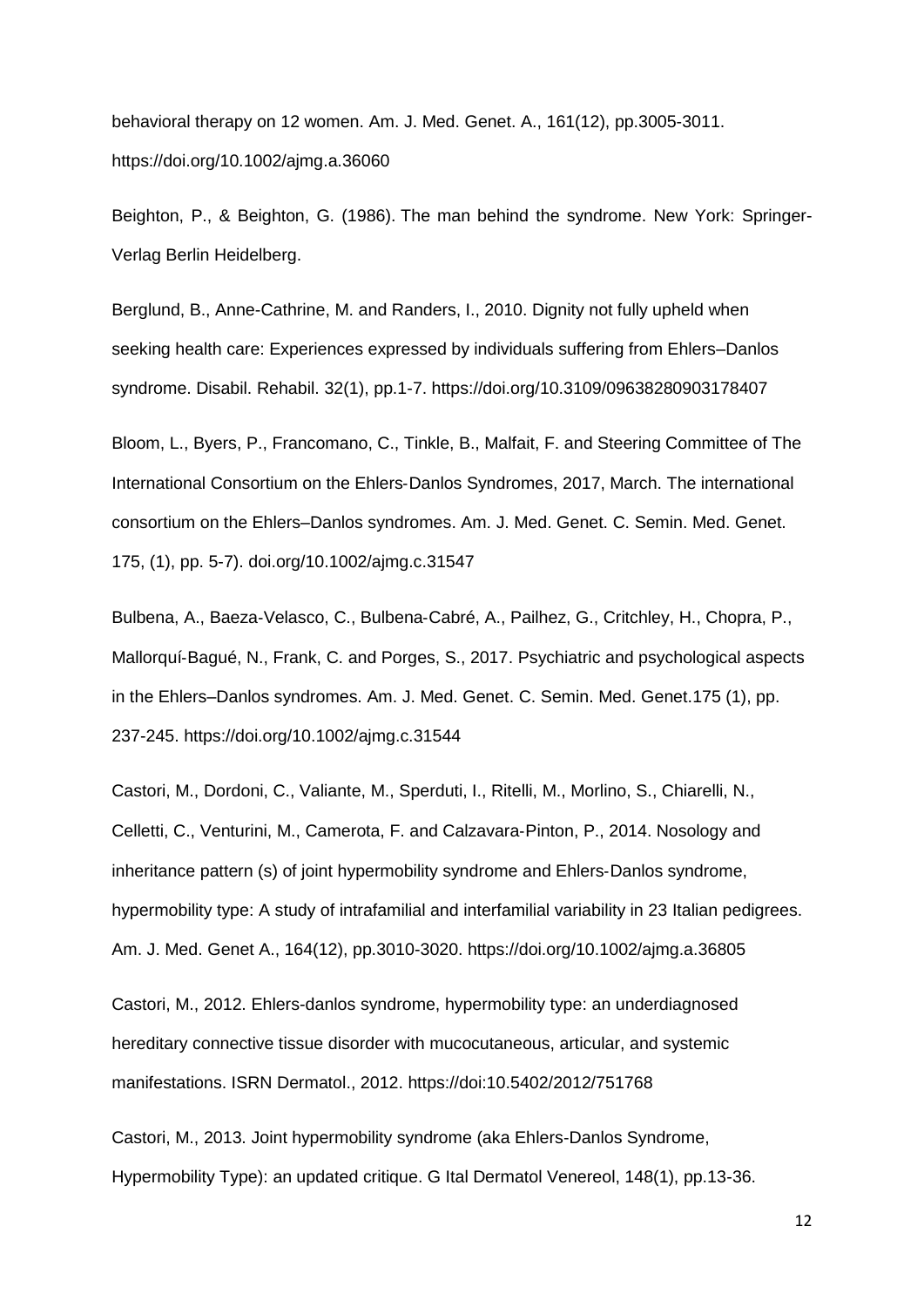Castori, M., Morlino, S., Celletti, C., Ghibellini, G., Bruschini, M., Grammatico, P., Blundo, C. and Camerota, F., 2013. Re‐writing the natural history of pain and related symptoms in the joint hypermobility syndrome/Ehlers–Danlos syndrome, hypermobility type. Am. J. Med. Genet. A., 161(12), pp.2989-3004. https://doi.org/10.1002/ajmg.a.36315

Castori, M., Camerota, F., Celletti, C., Danese, C., Santilli, V., Saraceni, V.M. and Grammatico, P., 2010. Natural history and manifestations of the hypermobility type Ehlers– Danlos syndrome: A pilot study on 21 patients. Am. J. Med. Gen. A., 152(3), pp.556-564. https://doi: 10.1002/ajmg.a.33231.

Castori, M., Camerota, F., Celletti, C., Grammatico, P. and Padua, L., 2010a. Ehlers–Danlos syndrome hypermobility type and the excess of affected females: Possible mechanisms and perspectives. Am. J. Med. Gen. A., 152(9), pp.2406-2408. doi.org/10.1002/ajmg.a.33585

Castori, M. and Colombi, M., 2015. Generalized joint hypermobility, joint hypermobility syndrome and Ehlers-Danlos syndrome, hypermobility type. Am. J. Med. Genet. C. Semin. Med. Genet. 169(1) pp. 1-5. https://doi.org/10.1002/ajmg.c.31432

Castori, M. and Hakim, A., 2017. Contemporary approach to joint hypermobility and related disorders. Curr Opin. Pediatr., 29(6), pp.640-649.

https://doi:10.1097/MOP.0000000000000541.

Castori, M., Sperduti, I., Celletti, C., Camerota, F. and Grammatico, P., 2011. Symptom and joint mobility progression in the joint hypermobility syndrome (Ehlers-Danlos syndrome, hypermobility type). Clin Exp Rheumatol, 29(6), pp.998-1005.

Castori, M., Tinkle, B., Levy, H., Grahame, R., Malfait, F. and Hakim, A., 2017, March. A framework for the classification of joint hypermobility and related conditions. Am. J. Med. Genet. C. Semin. Med. Genet. 175(1), pp. 148-157). https://doi.org/10.1002/ajmg.c.31539

Castori, M., & Voermans, N. C. (2014). Neurological manifestations of Ehlers-Danlos syndrome (s): A review. Iran. J. Neurol. *13*(4), 190.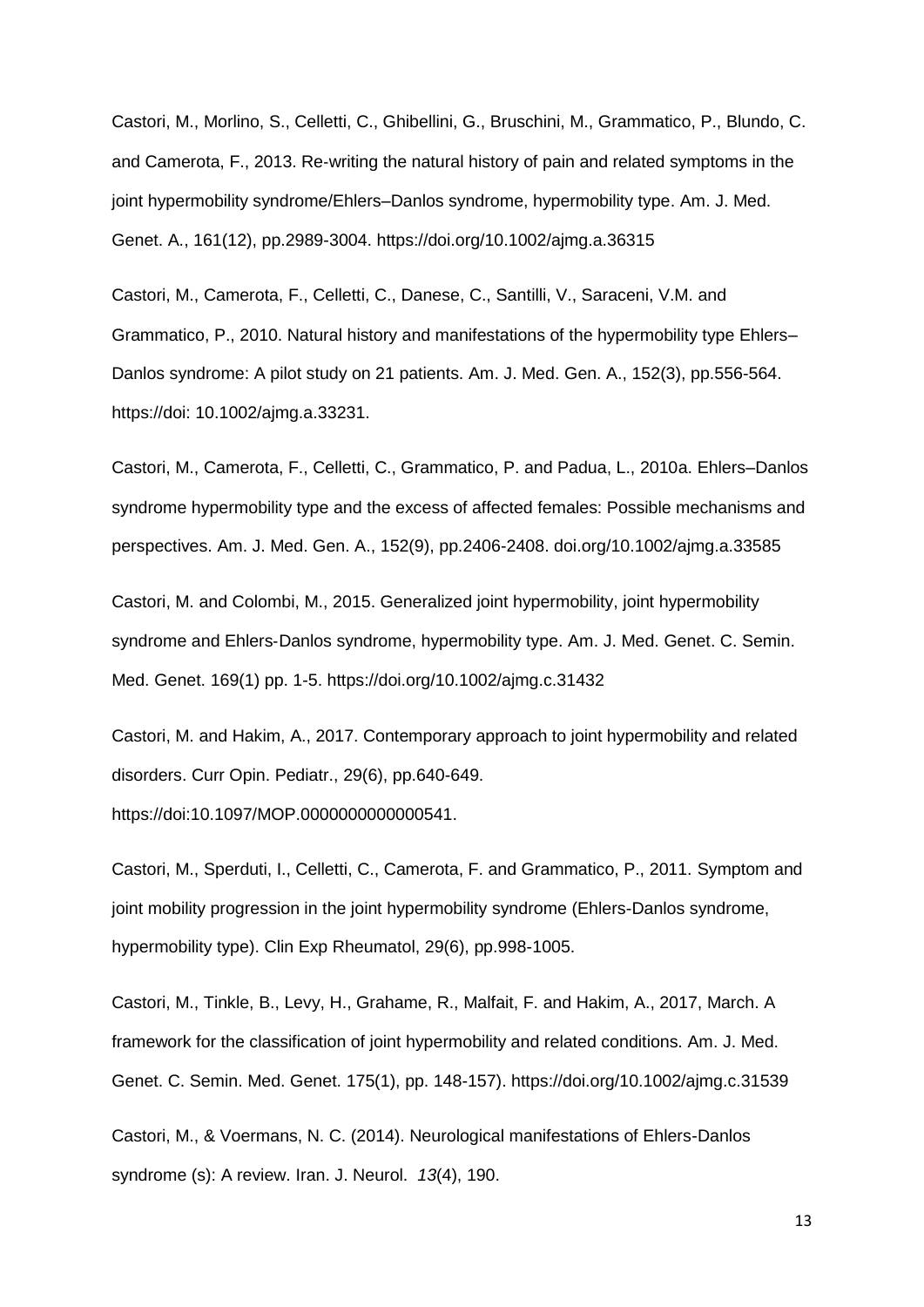Cederlöf, M., Larsson, H., Lichtenstein, P., Almqvist, C., Serlachius, E. and Ludvigsson, J.F., 2016. Nationwide population-based cohort study of psychiatric disorders in individuals with Ehlers–Danlos syndrome or hypermobility syndrome and their siblings. BMC Psychiatry, 16(1), p.207. https://doi: 10.1186/s12888-016-0922-6

Clark, C.J. and Knight, I., 2017. A humanisation approach for the management of Joint Hypermobility Syndrome/Ehlers-Danlos Syndrome-Hypermobility Type (JHS/EDS-HT). Int. J. Qual. Stud. Health. Well-being., 12(1), p.1371993. https://doi.org/10.1080/17482631.2017.1371993

Chopra, P., Tinkle, B., Hamonet, C., Brock, I., Gompel, A., Bulbena, A. and Francomano, C., 2017. Pain management in the Ehlers–Danlos syndromes. Am. J. Med. Genet. C. Semin. Med. Genet. 175(1), pp. 212-219. https://doi.org/10.1002/ajmg.c.31554

De Paepe, A. and Malfait, F., 2012. The Ehlers–Danlos syndrome, a disorder with many faces. Clin. Genet., 82(1), pp.1-11. https://doi.org/10.1111/j.1399-0004.2012.01858.x

De Wandele, I., Rombaut, L., Leybaert, L., Van de Borne, P., De Backer, T., Malfait, F., De Paepe, A. and Calders, P., 2014. Dysautonomia and its underlying mechanisms in the hypermobility type of Ehlers–Danlos syndrome. Semin. Arthritis. Rheum. 44(1), pp. 93-100. https://doi.org/10.1016/j.semarthrit.2013.12.006

De Wandele, I., Rombaut, L., Malfait, F., De Backer, T., De Paepe, A. and Calders, P., 2013. Clinical heterogeneity in patients with the hypermobility type of Ehlers-Danlos syndrome. Res. Dev. Disabil. 34(3), pp.873-881. https://doi.org/10.1016/j.ridd.2012.11.018

Forghani, I., 2019. Updates in Clinical and Genetics Aspects of Hypermobile Ehlers Danlos Syndrome. BALK MED J, 36(1), p.12. . doi: 10.4274/balkanmedj.2018.1113

Institute of Medicine (US) Committee. 2006. Assessing Interactions Among Social, Behavioral, and Genetic Factors in Health; Hernandez, L. M., Blazer, D.G. (Eds.), Genes, Behavior, and the Social Environment: Moving Beyond the Nature/Nurture Debate. National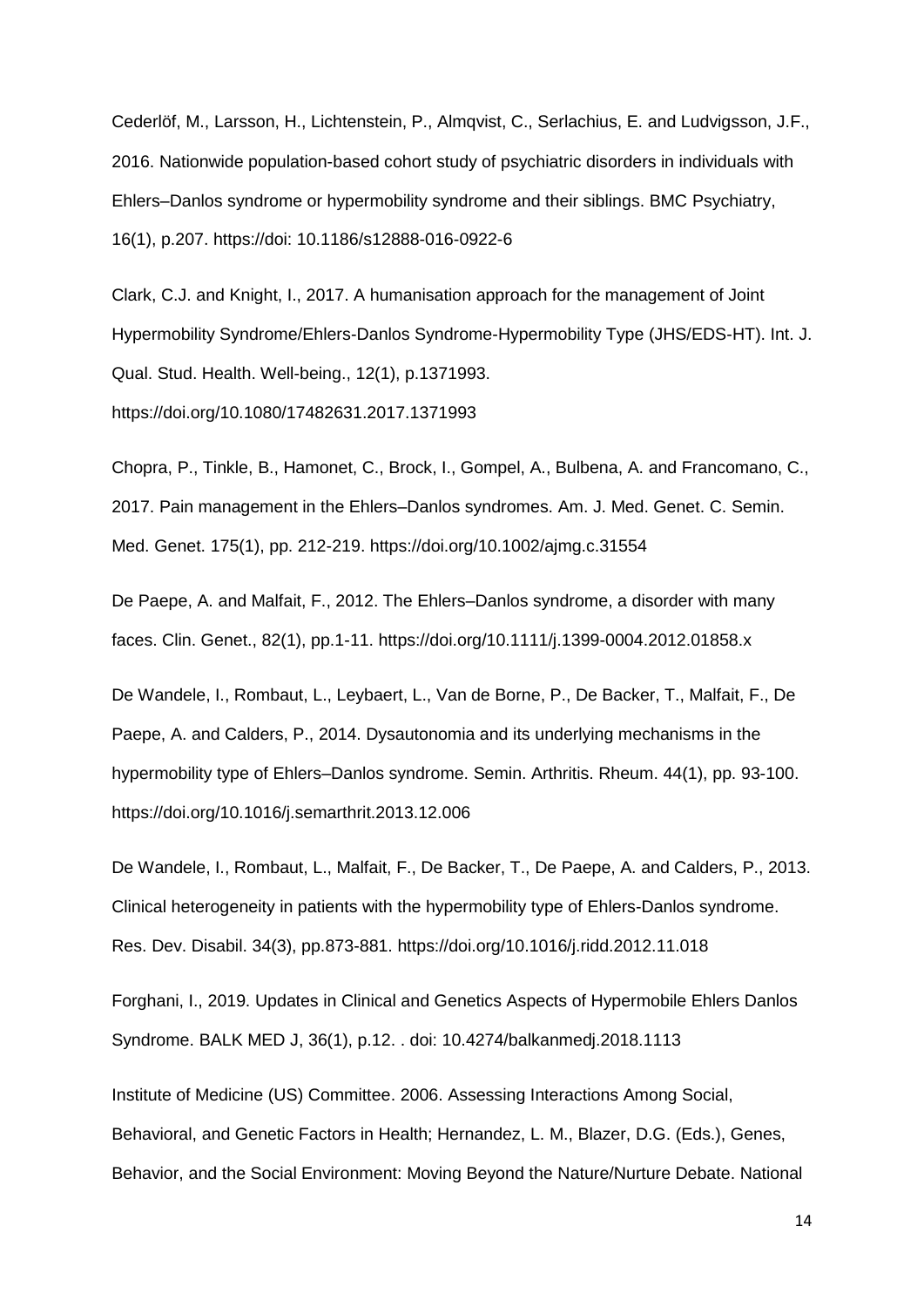Academies Press (US)., Washington (DC), Genetics and Health.

https://www.ncbi.nlm.nih.gov/books/NBK19932/ (accessed 5 December 2018).

Kaufman, C.S. and Butler, M.G., 2016. Mutation in TNXB gene causes moderate to severe Ehlers-Danlos syndrome. World. J. Med Genet. 6(2), p.17. https://doi:10.5496/wjmg.v6.i2.17.

Kazkaz, H., and Grahame, R., 2018. The rheumatological heritable disorders of connective tissue. Medicine 46 (4), 256 – 260. https://doi.org/10.1016/j.mpmed.2018.01.004

Knight, I., 2015. The role of narrative medicine in the management of joint hypermobility syndrome/Ehlers–Danlos syndrome, hypermobility type. Am. J. Med. Genet. C. Semin. Med. Genet. 169(1), pp. 123-129). https://doi.org/10.1002/ajmg.c.31428.

Kumar, B. and Lenert, P., 2017. Joint hypermobility syndrome: recognizing a commonly overlooked cause of chronic pain. Am J Med, 130(6), pp.640-647. https://doi.org/10.1016/j.amjmed.2017.02.013

Malfait, F., Francomano, C., Byers, P., Belmont, J., Berglund, B., Black, J., Bloom, L., Bowen, J.M., Brady, A.F., Burrows, N.P. and Castori, M., 2017, March. The 2017 international classification of the Ehlers–Danlos syndromes. Am. J. Med. Genet. C. Semin. Med. Genet. 175 (1), pp. 8-26). https://doi.org/10.1002/ajmg.c.31552

Moffitt, T.E., Caspi, A. and Rutter, M., 2006. Measured gene-environment interactions in psychopathology: Concepts, research strategies, and implications for research, intervention, and public understanding of genetics. Perspect. Psychol. Sci. 1(1), pp.5-27. https://doi.org/10.1111%2Fj.1745-6916.2006.00002.x

asquini, M., Celletti, C., Berardelli, I., Roselli, V., Mastroeni, S., Castori, M., Biondi, M. and Camerota, F., 2014. Unexpected association between joint hypermobility syndrome/Ehlers– Danlos syndrome hypermobility type and obsessive–compulsive personality disorder. Rheumatol Int. 34(5), pp.631-636. http://doi: 10.1007/s00296-013-2901-2.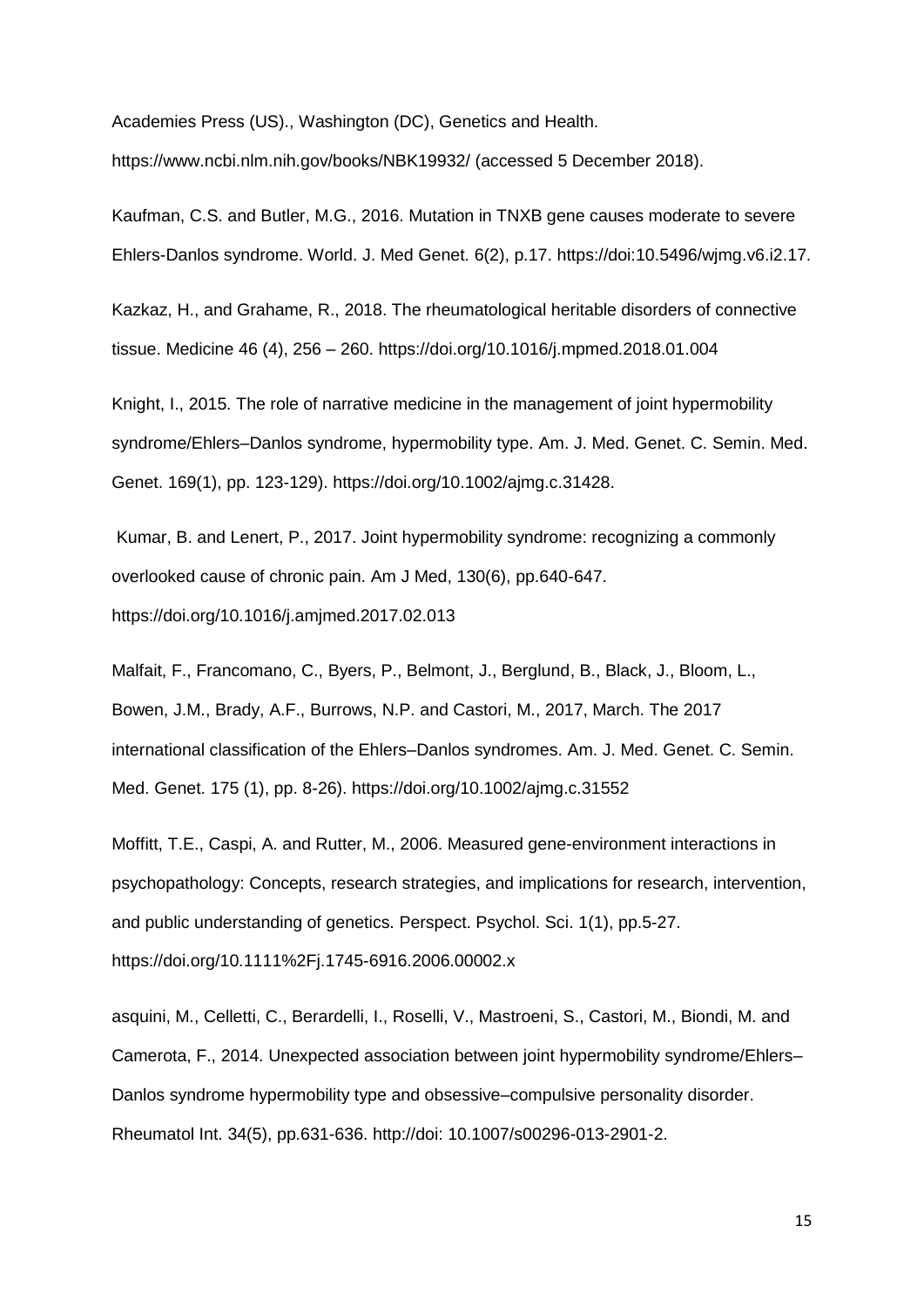Petersen, J.W. and Douglas, J.Y., 2013. Tenascin-X, collagen, and Ehlers–Danlos syndrome: Tenascin-X gene defects can protect against adverse cardiovascular events. Med. Hypotheses. 81(3), pp.443-447. https://doi.org/10.1016/j.mehy.2013.06.005

Proske, U. and Gandevia, S.C., 2012. The proprioceptive senses: their roles in signaling body shape, body position and movement, and muscle force. Physiol. Rev. 92(4), pp.1651- 1697. https://doi: 10.1152/physrev.00048.2011.

Rombaut, L., De Paepe, A., Malfait, F., Cools, A. and Calders, P., 2010. Joint position sense and vibratory perception sense in patients with Ehlers–Danlos syndrome type III (hypermobility type). Clin. Rheumatol. 29(3), pp.289-295. https://doi: 10.1007/s10067-009- 1320-y.

Rombaut, L., Malfait, F., De Wandele, I., Taes, Y., Thijs, Y., De Paepe, A. and Calders, P., 2012. Muscle mass, muscle strength, functional performance, and physical impairment in women with the hypermobility type of Ehlers-Danlos syndrome. Arthritis Care Res. 64(10), pp.1584-1592. https://doi.org/10.1002/acr.21726

Scheper, M.C., de Vries, J.E., Verbunt, J. and Engelbert, R.H., 2015. Chronic pain in hypermobility syndrome and Ehlers–Danlos syndrome (hypermobility type): it is a challenge. J. Pain. Res. 8. p.591. https://doi.org/10.214/JPR.S64251

Scheper, M., Rombaut, L., de Vries, J., De Wandele, I., van der Esch, M., Visser, B., Malfait, F., Calders, P. and Engelbert, R., 2017. The association between muscle strength and activity limitations in patients with the hypermobility type of Ehlers–Danlos syndrome: the impact of proprioception. Disabil Rehabil 39(14), pp.1391-1397.

Simpson, A., 2016. The Hidden Costs of Rare Diseases: A Feasibility Study. London*:*  Genetic Alliance UK.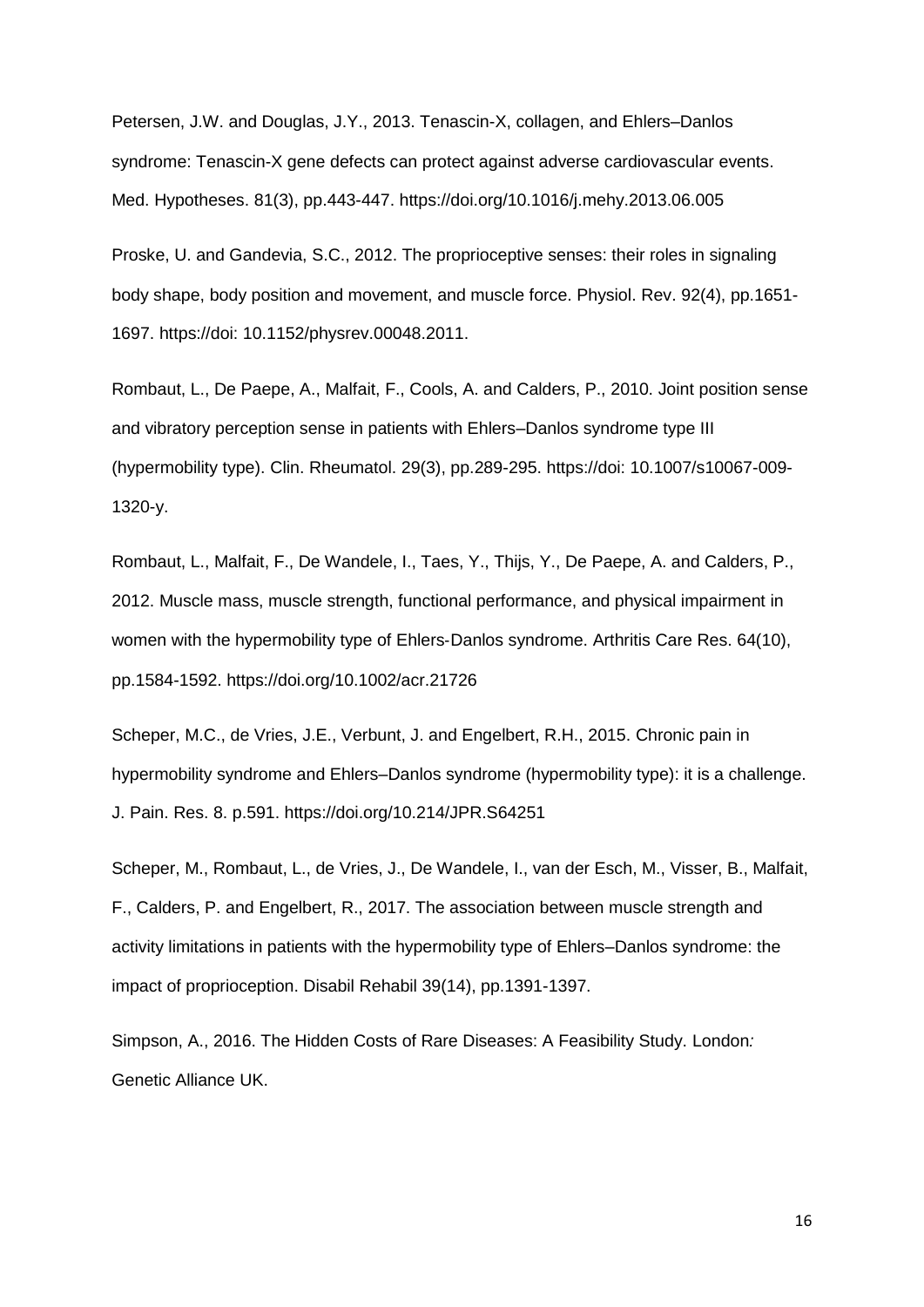Syx, D., Symoens, S., Steyaert, W., De Paepe, A., Coucke, P.J. and Malfait, F., 2015. Ehlers-Danlos syndrome, hypermobility type, is linked to chromosome 8p22-8p21. 1 in an extended Belgian family. Disease Markers, 2015. doi.org/10.1155/2015/828970

Sorge, R. E., Mapplebeck, J. C., Rosen, S., Beggs, S., Taves, S., Alexander, J. K., ... & Yang, M. (2015). Different immune cells mediate mechanical pain hypersensitivity in male and female mice. Nature neuroscience, 18(8), 1081.

Tennant F., 2014. Ultra-high dose opioid therapy: uncommon and declining, but still needed. Pract. Pain. Manag.13(4)1-3

[https://www.practicalpainmanagement.com/treatments/pharmacological/opioids/ultra-high](https://www.practicalpainmanagement.com/treatments/pharmacological/opioids/ultra-high-dose-opioid-therapy-uncommon-declining-still-needed)[dose-opioid-therapy-uncommon-declining-still-needed](https://www.practicalpainmanagement.com/treatments/pharmacological/opioids/ultra-high-dose-opioid-therapy-uncommon-declining-still-needed) (Accessed13 December 2018).

Tinkle, B.T., Bird, H.A., Grahame, R., Lavallee, M., Levy, H.P. and Sillence, D., 2009. The lack of clinical distinction between the hypermobility type of Ehlers–Danlos syndrome and the joint hypermobility syndrome (aka hypermobility syndrome). Am. J. Med. Genet. A. 149(11), pp.2368-2370. https://doi.org/10.1002/ajmg.a.33070

Tinkle, B., Castori, M., Berglund, B., Cohen, H., Grahame, R., Kazkaz, H. and Levy, H., 2017. Hypermobile Ehlers–Danlos syndrome (aka Ehlers–Danlos syndrome Type III and Ehlers–Danlos syndrome hypermobility type): Clinical description and natural history. In Am. J. Med. Genet. C. Semin. Med. Genet. 175(1), pp. 48-69). https://doi.org/10.1002/ajmg.c.31538

Vincent, K. and Tracey, I., 2008. Hormones and their interaction with the pain experience. Rev. Pain. 2(2), pp.20-24. https://doi.org/10.1177/204946370800200206

Voermans, N. C., Knoop, H., Bleijenberg, G., & van Engelen, B. G. (2010). Pain in Ehlers-Danlos syndrome is common, severe, and associated with functional impairment. Journal of pain and symptom management, 40(3), 370-378.